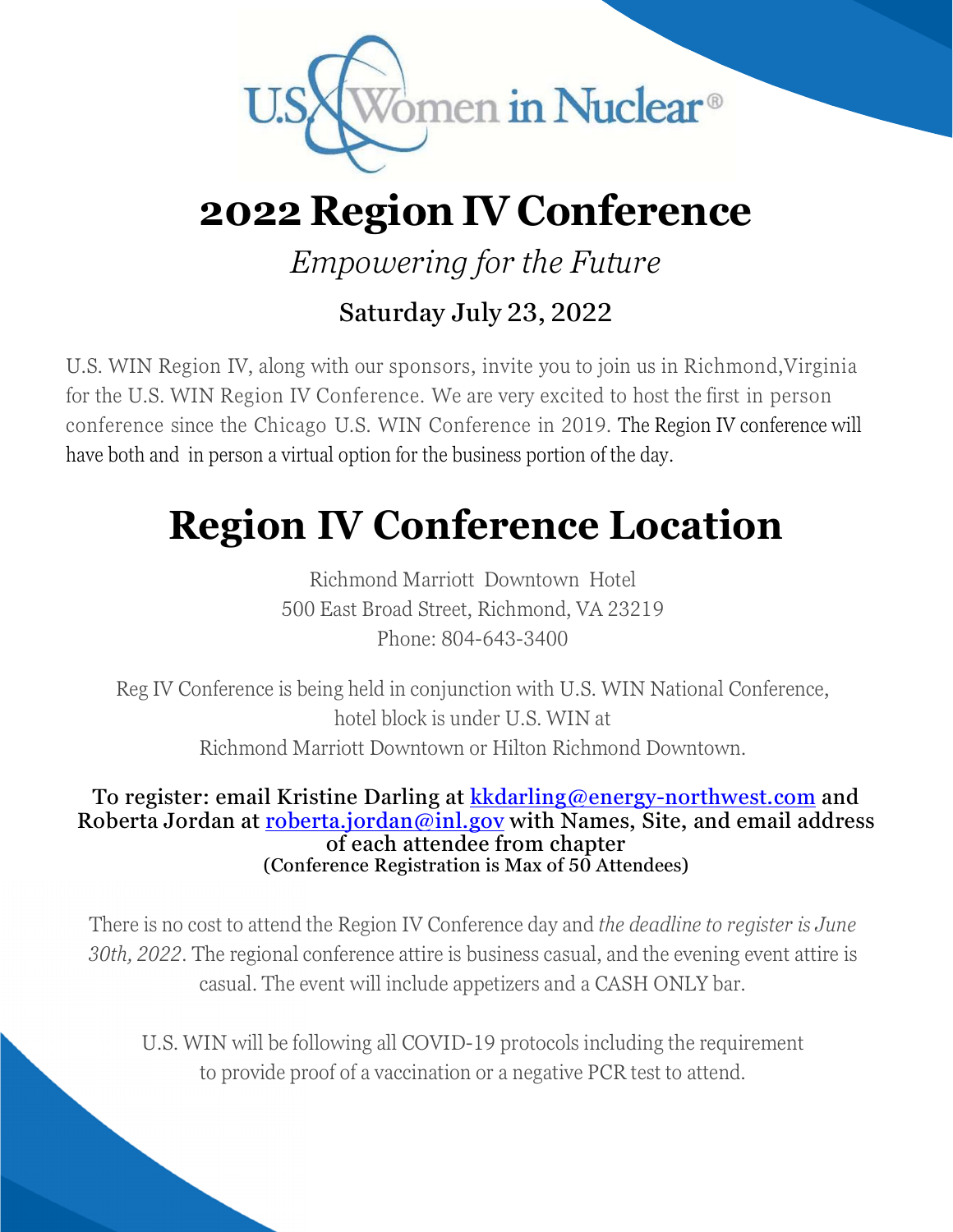

# **2022 Region IV Conference**

*This year is hosted by:* 







**Diablo Canyon Power Plant** 

**Generating Excellence**